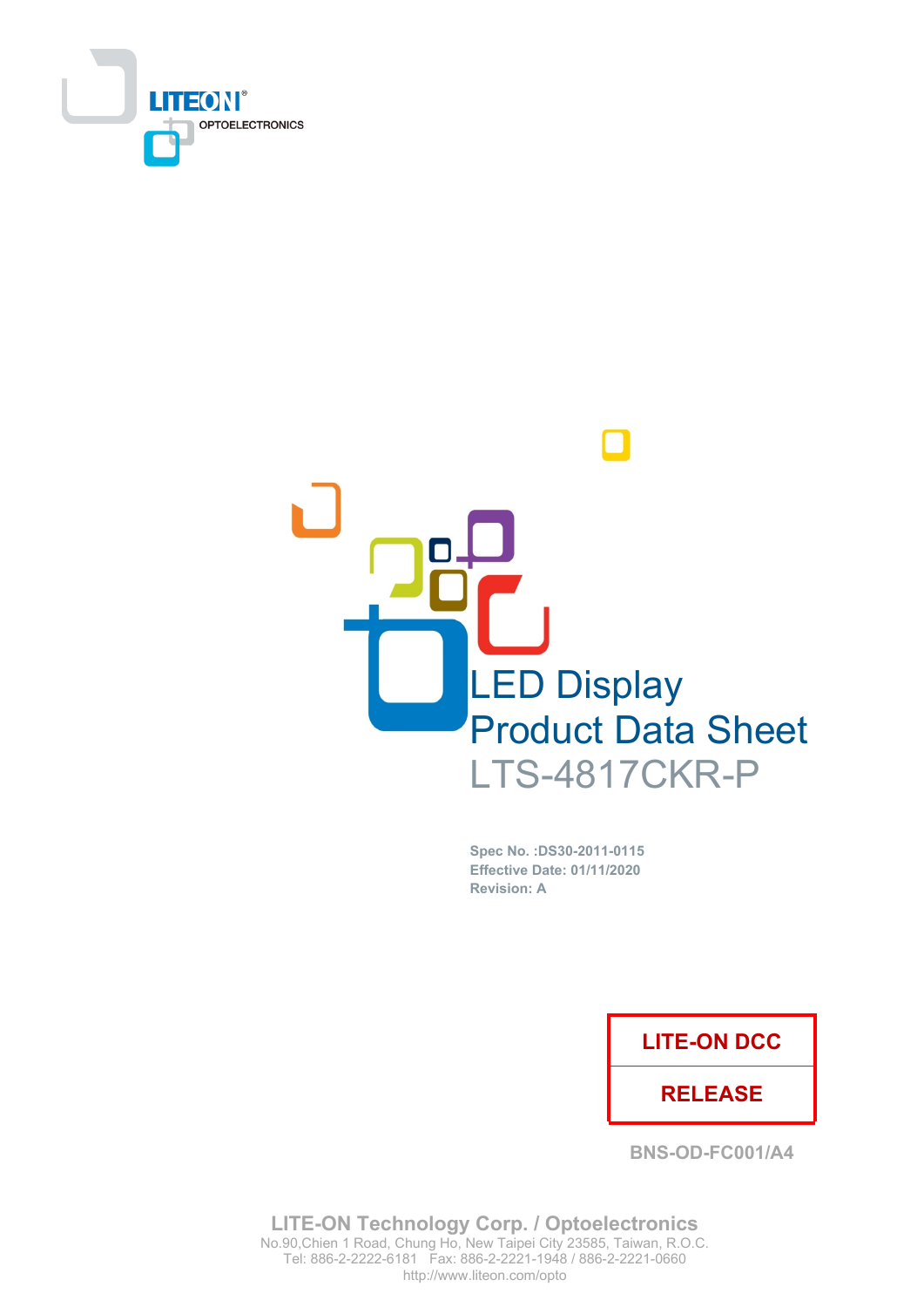

## **LED DISPLAY LTS-4817CKR-P**

# **LED DISPLAY**

## LTS-4817CKR-P

| <u>Rev</u>                                   | <b>Description</b>                                                       | By        | <b>Date</b> |  |  |
|----------------------------------------------|--------------------------------------------------------------------------|-----------|-------------|--|--|
| 01                                           | Preliminary Spec.                                                        | Eason Lin | 09/23/2010  |  |  |
| 02                                           | 2.1 Modify packing dimension<br>2.2 Modify recommended soldering pattern | Reo Lin   | 09/21/2011  |  |  |
|                                              |                                                                          |           |             |  |  |
|                                              |                                                                          |           |             |  |  |
|                                              |                                                                          |           |             |  |  |
|                                              |                                                                          |           |             |  |  |
|                                              |                                                                          |           |             |  |  |
| Above data for PD and Customer tracking only |                                                                          |           |             |  |  |
|                                              | NPPR Received and Upload on System                                       | Reo Lin   | 09/21/2011  |  |  |
| A                                            | Update Packing spec. in page 10                                          | Reo Lin   | 01/06/2020  |  |  |
|                                              |                                                                          |           |             |  |  |

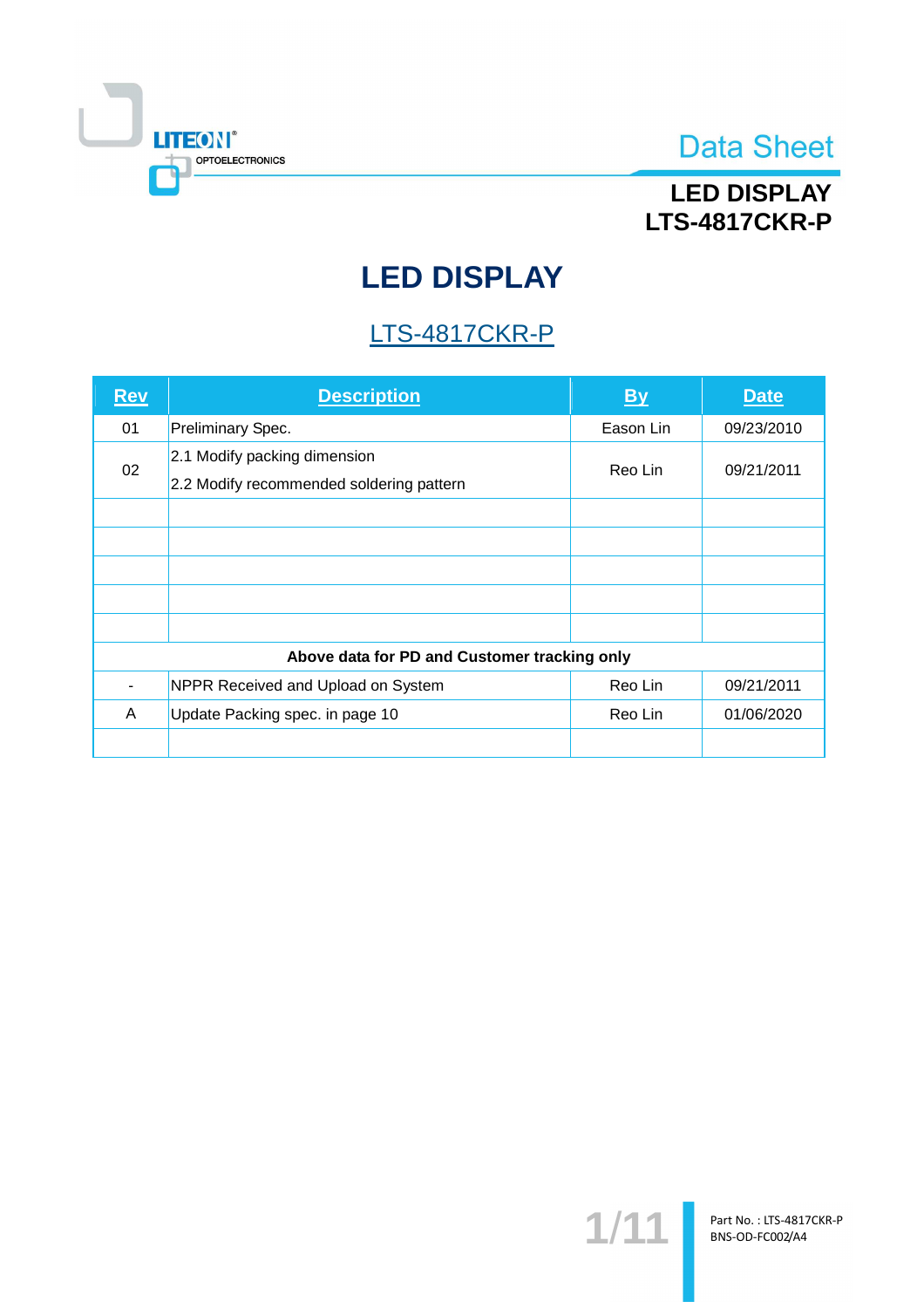

## **LED DISPLAY LTS-4817CKR-P**

### 1. Description

The LTS-4817CKR-P is a 0.39 inch (10.0mm) digit height single digit SMD display. This device uses AS-AllnGap Super Red LED chips (AllnGap epi on GaAs substrate). The display has gray face and white segments and suitable for reverse mount assembly.

#### 1.1 Features

- 0.39 inch (10.0 mm) DIGIT HEIGHT
- CONTINUOUS UNIFORM SEGMENTS
- LOW POWER REQUIREMENT
- EXCELLENT CHARACTERS APPEARANCE
- HIGH BRIGHTNESS & HIGH CONTRAST
- WIDE VIEWING ANGLE
- SOLID STATE RELIABILITY
- CATEGORIZED FOR LUMINOUS INTENSITY.
- LEAD-FREE PACKAGE(ACCORDING TO ROHS)

#### 1.2 Device

| <b>Part No</b>    | <b>Description</b> |
|-------------------|--------------------|
| AllnGaP Super Red | Common Anode       |
| LTS-4817CKR-P     | Rt. Hand Decimal   |

 $2/$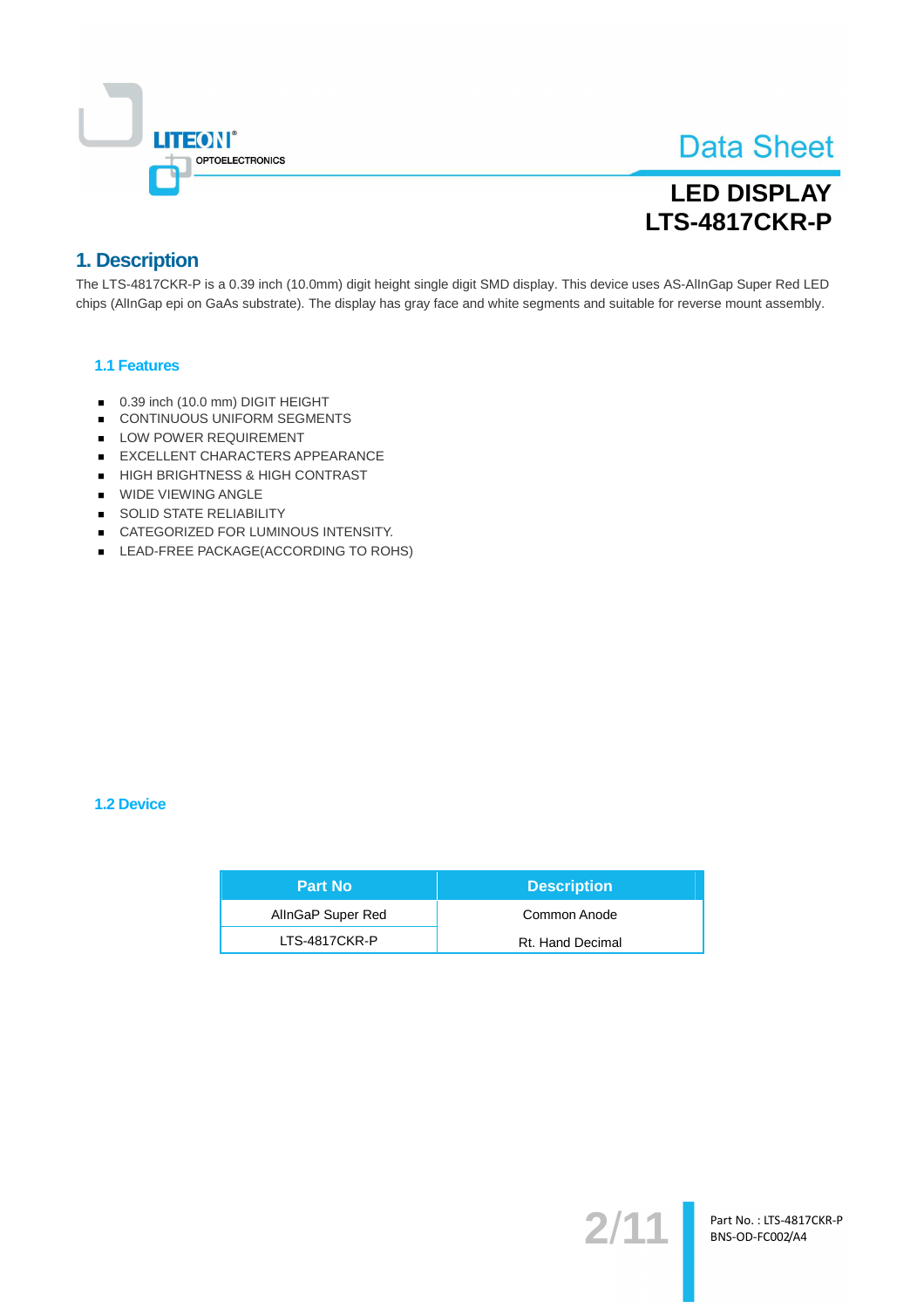

## **LED DISPLAY LTS-4817CKR-P**

### **2. Package Dimensions**



#### Notes:

- 1. All dimensions are in millimeters. Tolerances are ±0.25 mm (0.01") unless otherwise noted
- 2. Foreign material on segment ≤10mil
- 3. Ink contamination (surface)  $\leq$  20mils
- 4. Bubble in segment  $\leq 10$ mil
- 5. Bending  $\leq 1\%$  of reflector length
- 6. Plastic pin's burr max is 0.14 mm

 $3/1$ <sup>.</sup>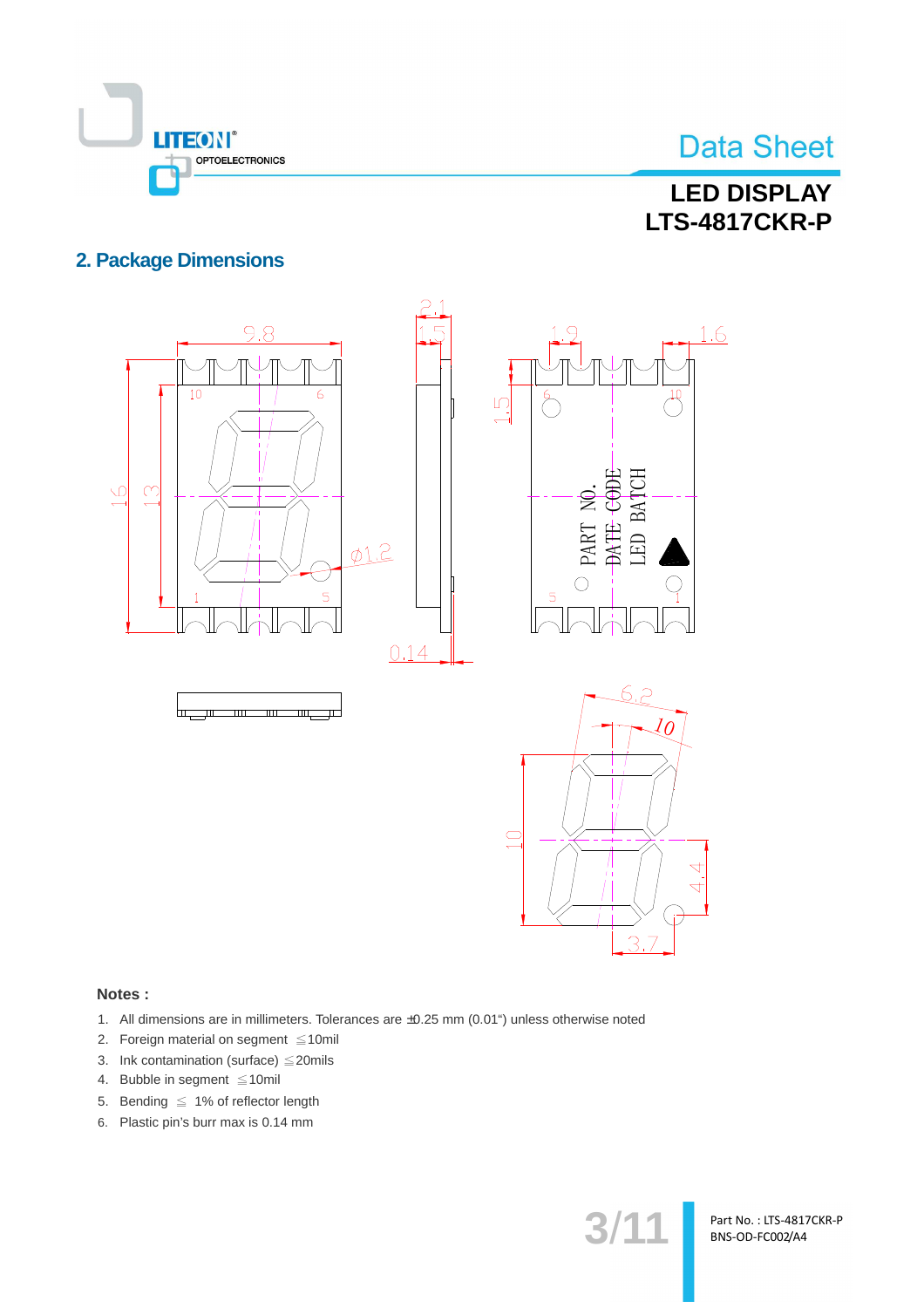

**LED DISPLAY LTS-4817CKR-P** 

### 3. Internal Circuit Diagram



### **4. Pin Connection**

| <b>No</b>      | <b>Connection</b> |
|----------------|-------------------|
| 1              | CATHODE E         |
| 2              | CATHODE D         |
| 3              | COMMON ANODE      |
| 4              | CATHODE C         |
| 5              | CATHODE DP        |
| 6              | CATHODE B         |
| $\overline{7}$ | CATHODE A         |
| 8              | COMMON ANODE      |
| 9              | CATHODE F         |
| 10             | CATHODE G         |

 $\blacktriangle$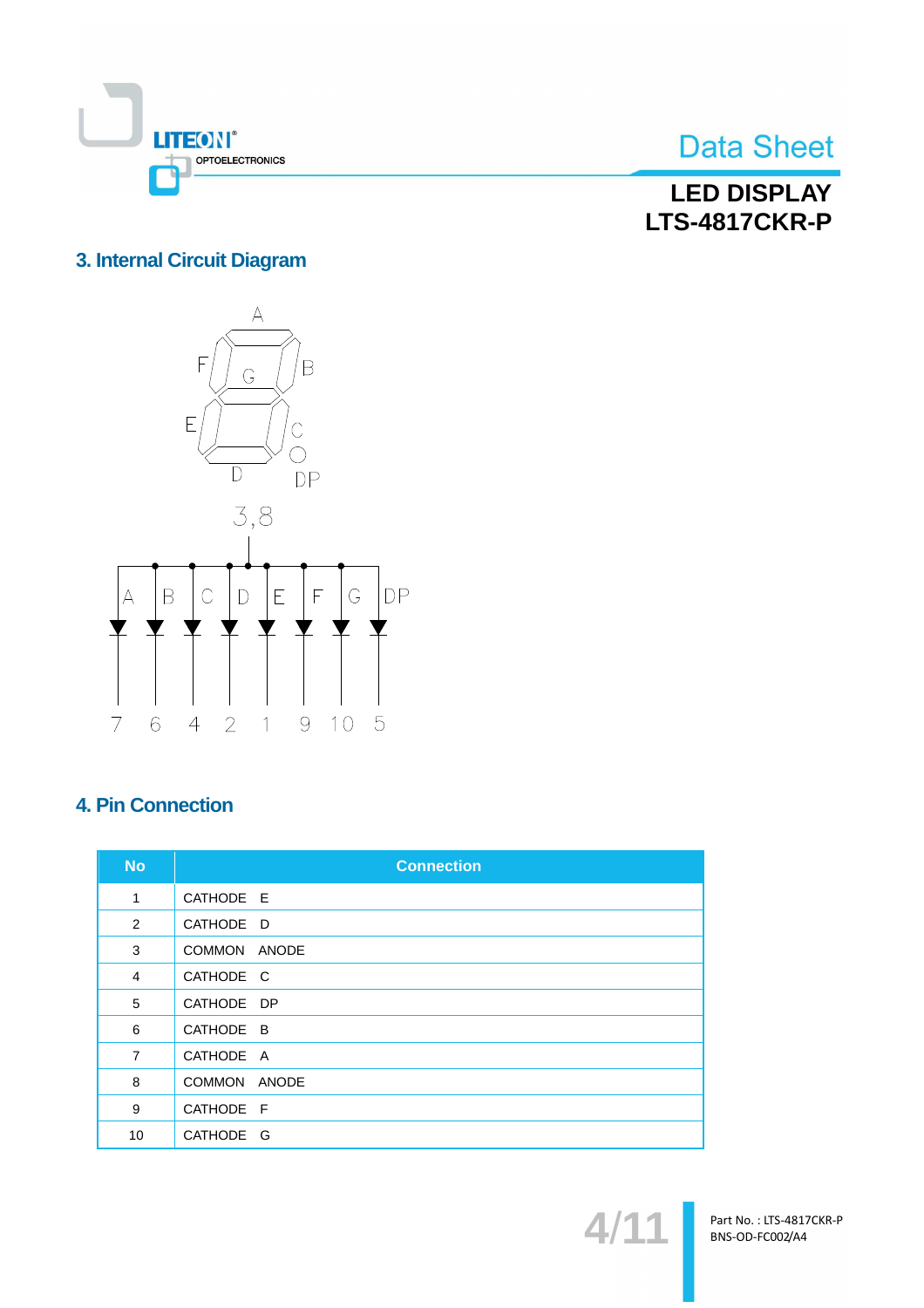

## **LED DISPLAY LTS-4817CKR-P**

### **5. Rating and Characteristics**

#### 5.1. Absolute Maximum Rating at Ta=25°C

| <b>Parameter</b>                                                                       | <b>Maximum Rating</b> | <b>Unit</b> |  |
|----------------------------------------------------------------------------------------|-----------------------|-------------|--|
| Power Dissipation Per Segment                                                          | 70                    | mW          |  |
| Peak Forward Current Per Segment<br>(1/10 Duty Cycle, 0.1ms Pulse Width)               | 90                    | mA          |  |
| <b>Continuous Forward Current Per Segment</b><br>Derating Linear From 25°C Per Segment | 25<br>0.28            | mA<br>mA/C  |  |
| Operating Temperature Range                                                            | $-35C$ to $+105C$     |             |  |
| Storage Temperature Range                                                              | $-35C$ to $+105C$     |             |  |
|                                                                                        |                       |             |  |

Iron Soldering Conditions: 1/16 inch Below Seating Plane for 3 Seconds at 260°C

#### 5.2. Electrical / Optical Characteristics at Ta=25°C

| <b>Parameter</b>                                          | <b>Symbol</b>    | MIN. | TYP.  | MAX. | <b>Unit</b> | <b>Test Condition</b> |
|-----------------------------------------------------------|------------------|------|-------|------|-------------|-----------------------|
|                                                           | IV               | 500  | 1600  |      | μcd         | $IF = 1mA$            |
| Average Luminous Intensity Per Segment                    |                  |      | 20800 |      | μcd         | $IF = 10mA$           |
| Peak Emission Wavelength                                  | $\lambda$ p      |      | 639   |      | nm          | $IF = 20mA$           |
| Spectral Line Half-Width                                  | $\Delta \lambda$ |      | 20    |      | nm          | $IF = 20mA$           |
| Dominant Wavelength                                       | $\lambda$ d      |      | 631   |      | nm          | $IF = 20mA$           |
| Forward Voltage Per Chip                                  | <b>VF</b>        |      | 2.05  | 2.6  | $\vee$      | $IF = 20mA$           |
| Reverse Current Per Segment <sup>(*2)</sup>               | IR.              |      |       | 100  | μA          | $VR=5V$               |
| Luminous Intensity Matching Ratio<br>(Similar Light Area) | $IV-m$           |      |       | 2:1  |             | $IF = 1mA$            |

#### Notes:

1. Luminous intensity is measured with a light sensor and filter combination that approximates the CIE (Commission International De L'Eclariage) eye-response curve

 $5/$ 

- 2. Reverse voltage is only for IR test. It cannot continue to operate at this situation
- 3. Cross talk specification  $\leq 2.5\%$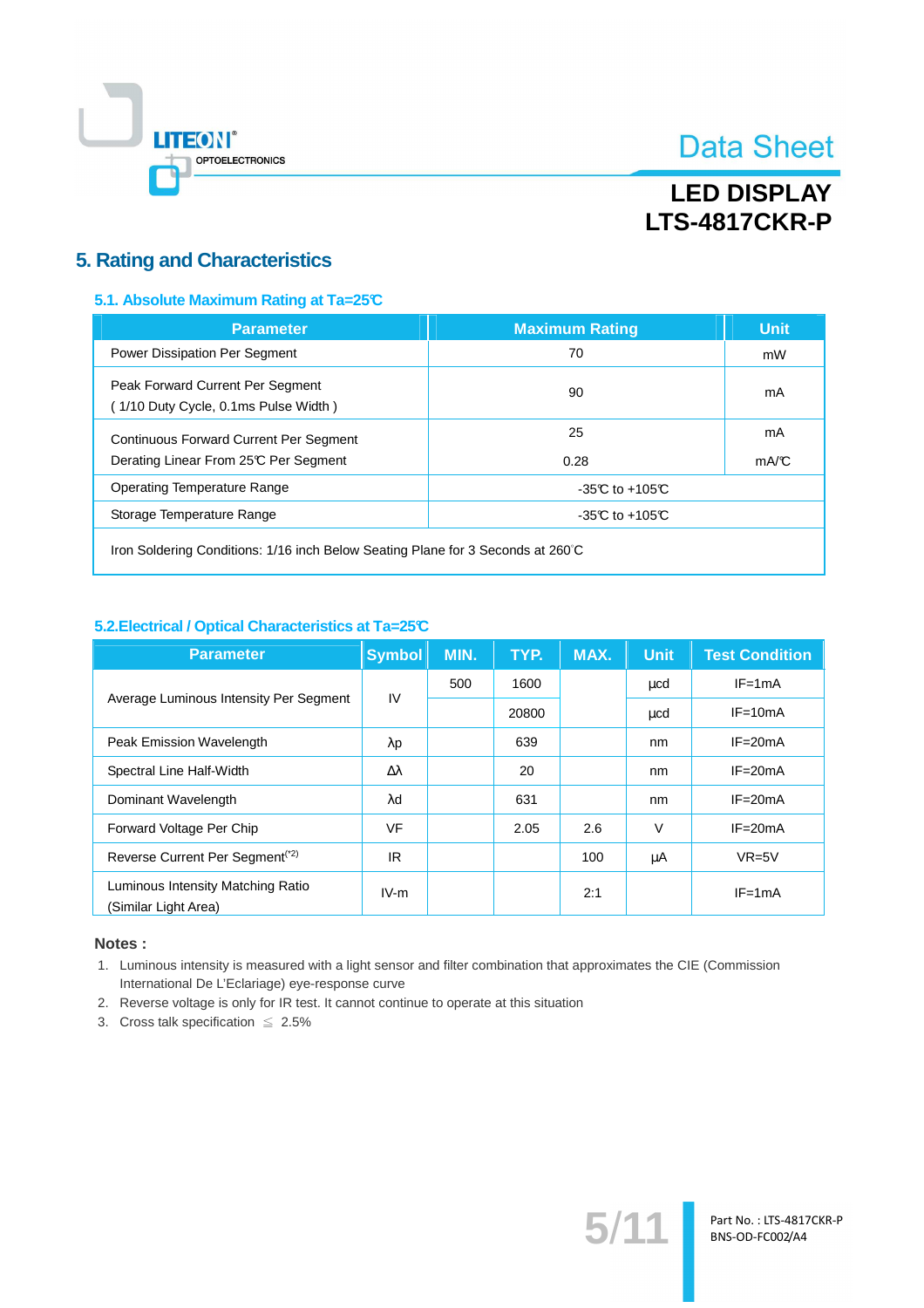

RELATIVE INTENSITY (%)

## **Data Sheet**

## **LED DISPLAY LTS-4817CKR-P**

#### 5.3. Typical Electrical / Optical Characteristics Curves

 $\rm KR$ 100 50  $\overline{0}$ 600 500 550 750 800 650 700 PEAK WAVELENGTH  $\lambda$  p (nm) Fig1.<br>Spectral Emission  $KR$ 160  $\overline{4}$ RELATIVE LUMINOUS INTENSITY<br>  $\frac{1}{2}$ <br>  $\frac{1}{2}$ <br>  $\frac{1}{2}$ <br>  $\frac{1}{2}$ <br>  $\frac{1}{2}$ <br>  $\frac{1}{2}$ <br>  $\frac{1}{2}$ <br>  $\frac{1}{2}$ <br>  $\frac{1}{2}$ <br>  $\frac{1}{2}$ <br>  $\frac{1}{2}$ <br>  $\frac{1}{2}$ <br>  $\frac{1}{2}$  $3.5$  $\frac{1}{2}$  =  $\frac{1}{2}$  =  $\frac{1}{2}$  =  $\frac{1}{2}$  =  $\frac{1}{2}$  =  $\frac{1}{2}$  =  $\frac{1}{2}$  =  $\frac{1}{2}$  =  $\frac{1}{2}$  =  $\frac{1}{2}$  =  $\frac{1}{2}$  =  $\frac{1}{2}$  =  $\frac{1}{2}$  =  $\frac{1}{2}$  =  $\frac{1}{2}$  =  $\frac{1}{2}$  =  $\frac{1}{2}$  =  $\frac{1}{2}$  =  $\frac{1$  $\mathbf{3}$  $KR$  $2.5$  $\overline{c}$  $0\overline{0}$  $0_0^{\,\,\rm k}$  $1.0$   $2.0$   $3.0$   $4.0$ <br>FORWARD VOLTAGE, Vf (Volts)  $\overline{5.0}$  $\overline{10}$  $\overline{15}$  $\overline{20}$  $\overline{25}$  $\overline{3}0$  $\overline{5}$ FORWARD CURRENT, If (mA) Fig2. Forward Current vs. Fig3. Relative Luminous Intensity Forward Voltage vs. DC Forward Current 1000 40  $\widehat{\widetilde{\mathbf{E}}}^{40}_{35}$ PEAK CURRENT, Ipeak (mA)<br>22 32 30<br>23 30 30 31 42 500 MAXIMUM DC CURRENT, Imax<br>
0<br>
0<br>
0<br>
5<br>
0<br>
5<br>
0<br>
5<br>
0 kr KR 10  $\overline{0}$  $\frac{2}{2}$  5 10 20 50<br>DUTY CYCLE % (Frequency 1Khz) 10 20 30 40 50 60 70 80 90 100 110  $\overline{1}$ 100 MBIENT TEMPERATURE, Ta (°C)<br>Fig4. Maximun Allowable DC Current<br>vs. Ambient Temperature Fig5. Maximum Peak Current vs. Duty Cycle %

(25℃ Ambient Temperature Unless Otherwise Noted)

NOTE : KR=AlInGaP SUPER RED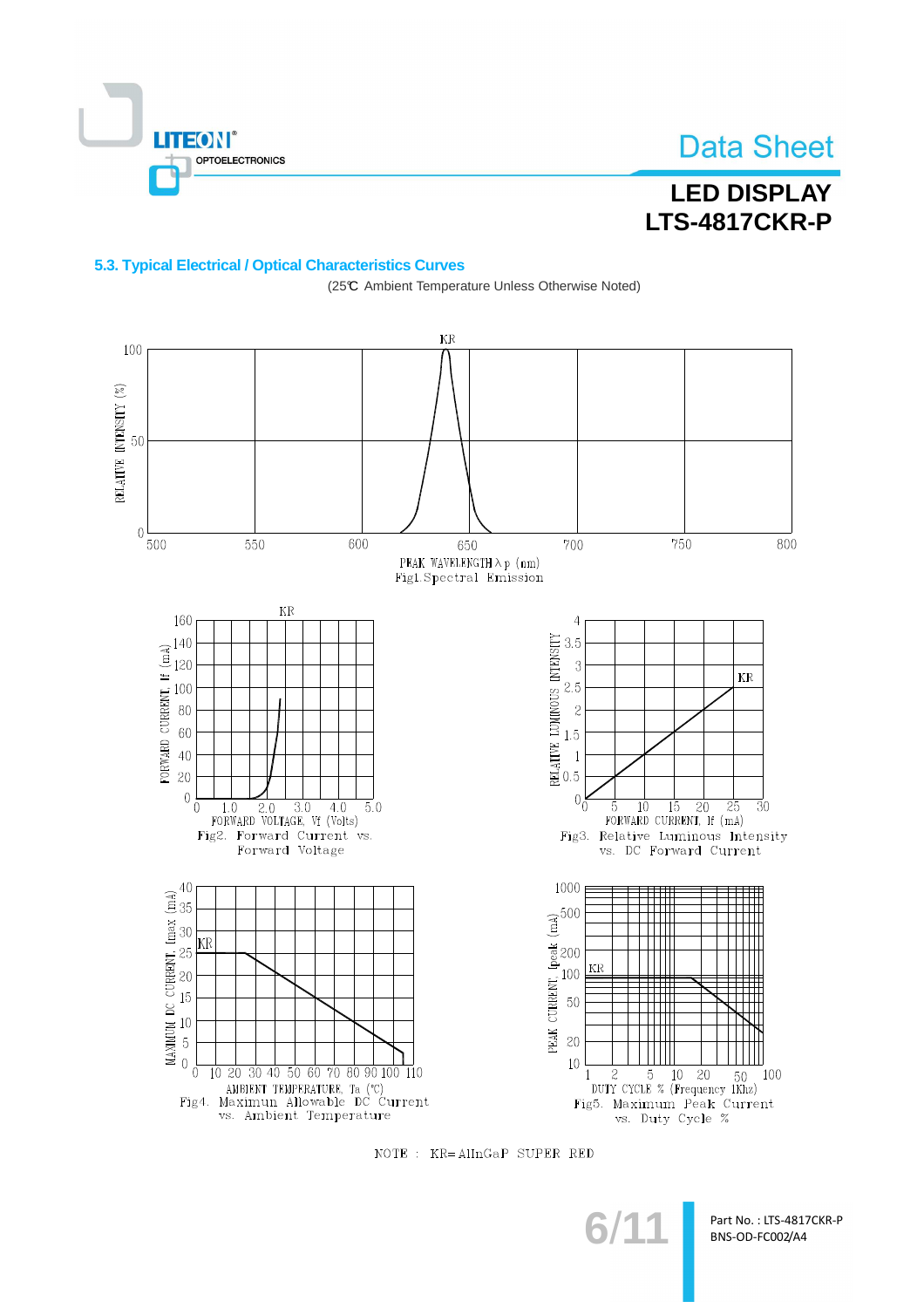

Part No.: LTS-4817CKR-P BNS-OD-FC002/A4

## **LED DISPLAY LTS-4817CKR-P**

### **6. SMT SOLDERING INSTRUCTION**

(Number of reflow process shall be less than 2 times, and cooling process to normal temperature is required between the first and the second soldering process)



#### Notes:

1. Recommended soldering condition

| Reflow Soldering (Two times only) |                 | Soldering Iron (One time only) |                      |  |
|-----------------------------------|-----------------|--------------------------------|----------------------|--|
|                                   |                 |                                |                      |  |
| Pre-heat:                         | $120 - 150$ °C. | Temperature                    | $300^{\circ}$ C Max. |  |
| Pre-heat time:                    | 120sec. Max.    | Soldering time                 | 3sec. Max.           |  |
| Peak temperature:                 | 260℃ Max.       |                                |                      |  |
| Soldering time:                   | 5sec. Max.      |                                |                      |  |

2. Number of reflow process shall be less than 2 times, and cooling process to normal temperature is required between the first and the second soldering process.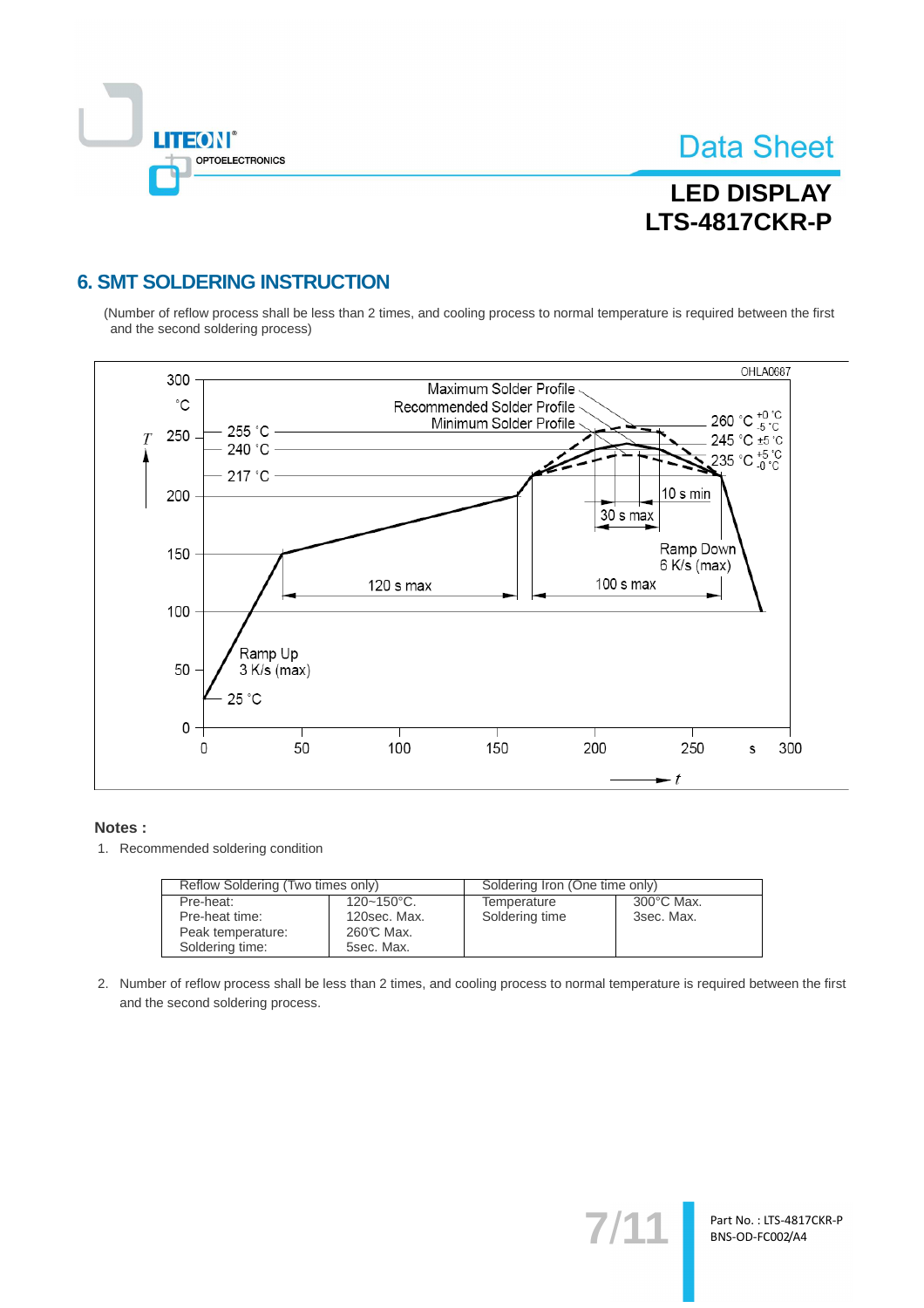



## **LED DISPLAY LTS-4817CKR-P**

### 7. Recommended Soldering Pattern



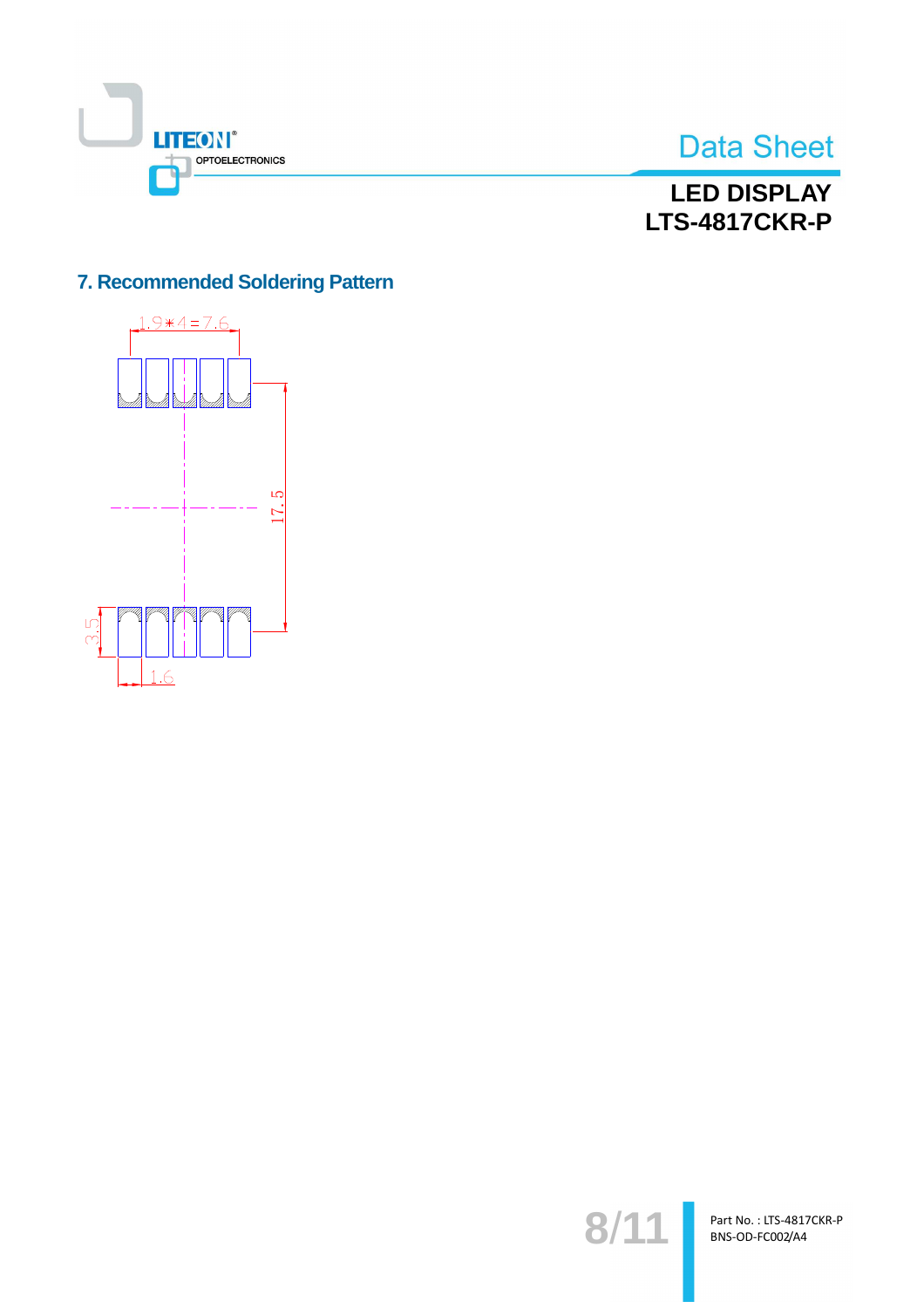

## **LED DISPLAY LTS-4817CKR-P**

### **8. Packing Specification**

### **8.1. Packing Reel Dimensions**







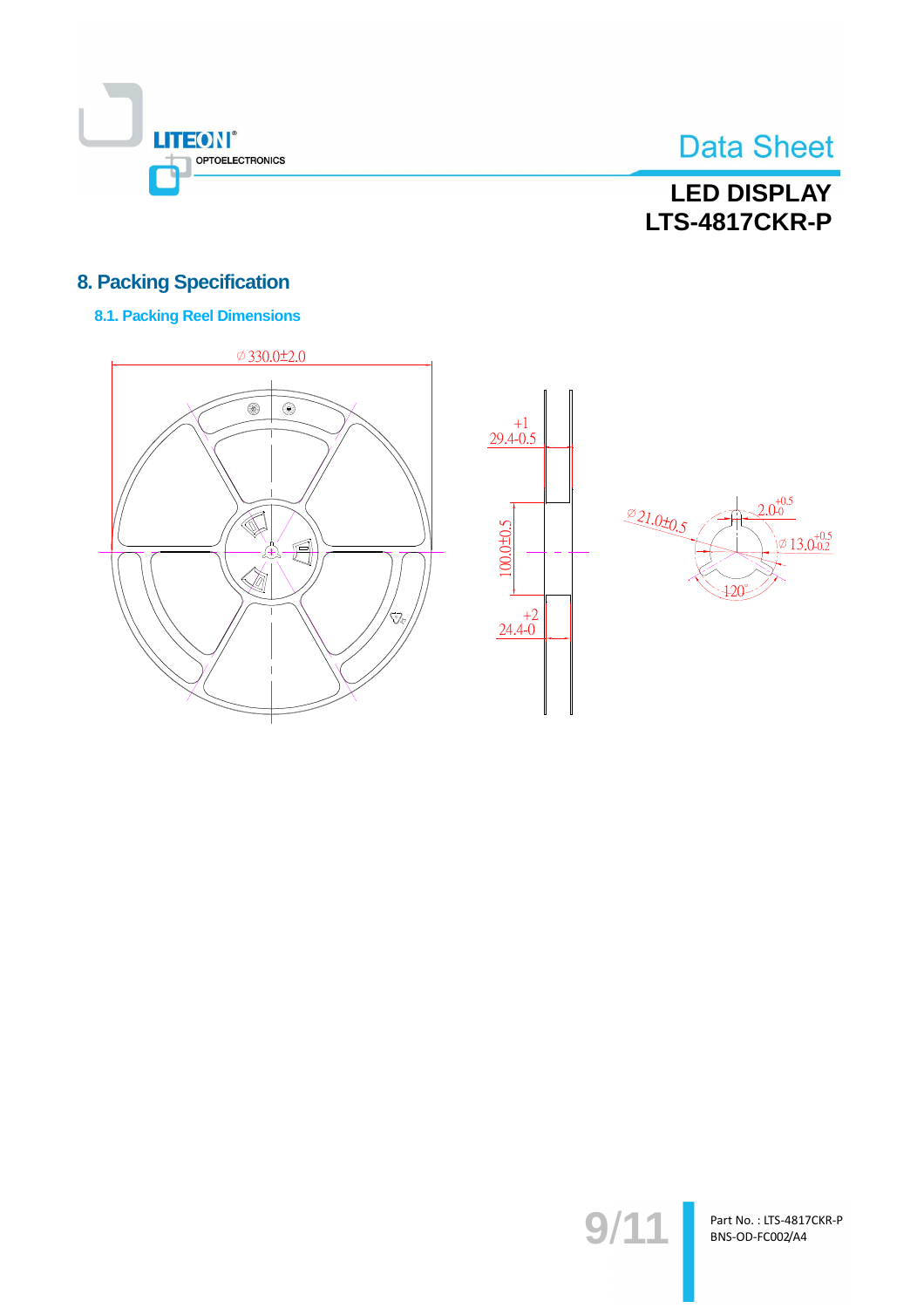

## **LED DISPLAY LTS-4817CKR-P**

#### **8.2. Packing Carrier Dimensions**



- 1. 10 sprocket hole pitch cumulative tolerance  $\pm 0.20$ .
- 2. Carrier camber is within 1 mm in 250 mm.<br>3. All dimensions meet EIA-481-C requirements.
- 
- 
- 
- 
- 4. Thickness :  $0.40\pm0.05$ mm.<br>
5. Packing length per 22" reel : 45.50 Meters.<br>
6. Component load per 13" reel : 800 pcs.<br>
7. Minimum packing quantity is 200 pcs for remainders

#### 8.3. Trailer part / Leader part



10